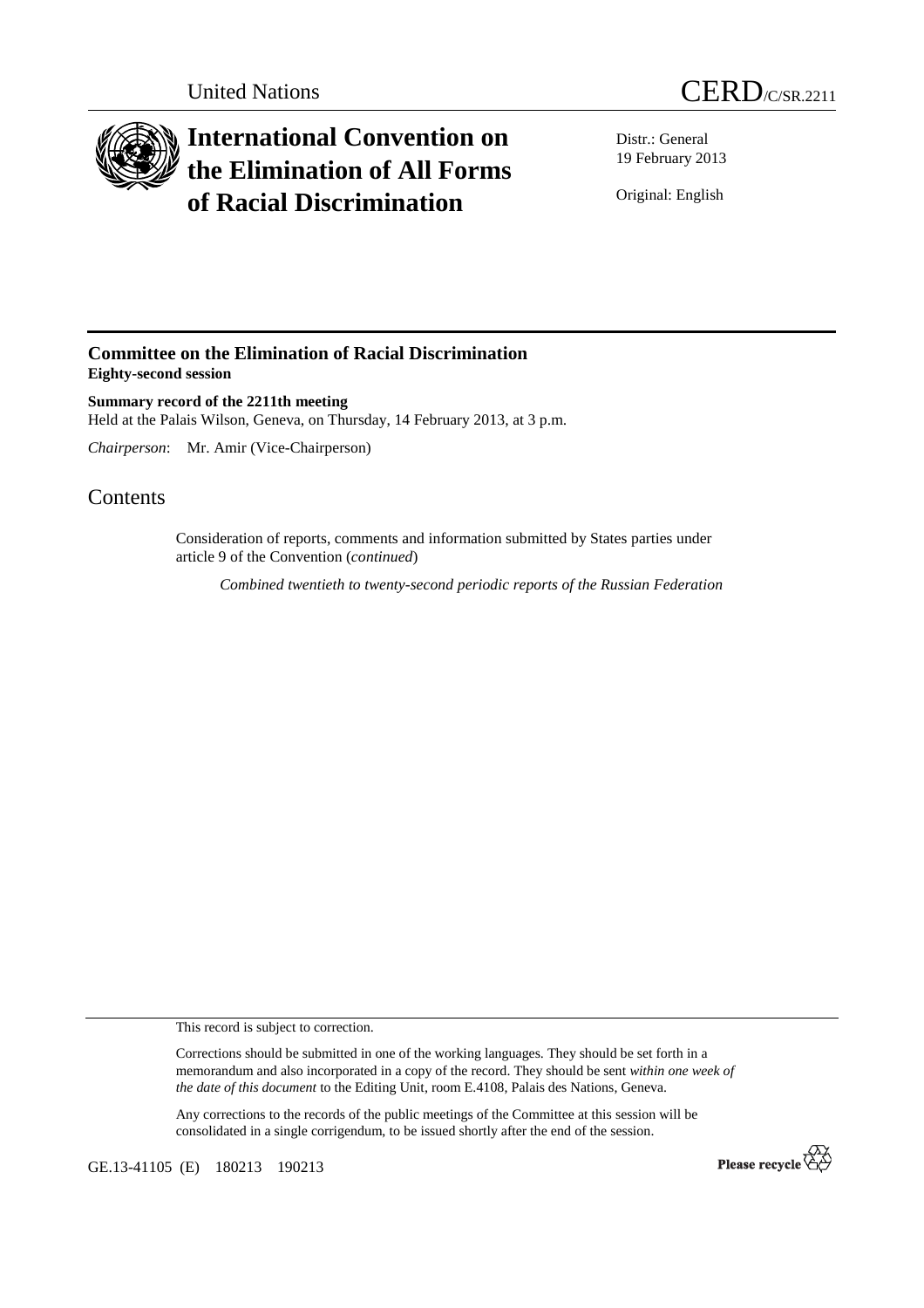*In the absence of Mr. Avtonomov (Chairperson), Mr. Amir (Vice-Chairperson) took the Chair.* 

*The meeting was called to order at 3.05 p.m.* 

## **Consideration of reports, comments and information submitted by States parties under article 9 of the Convention** (*continued*)

*Combined twentieth to twenty-second periodic reports of the Russian Federation* (CERD/C/RUS/20-22 and Annex; CERD/C/RUS/Q/20-22; HRI/CORE/1/Add.52/Rev.1)

1. *At the invitation of the Chairperson, the delegation of the Russian Federation took places at the Committee table.* 

2. **Mr. Osintsev** (Russian Federation) said that his Government had signed or ratified a number of international human rights treaties over the previous few years, including the European Social Charter, Protocol No. 14 to the Convention for the Protection of Human Rights and Fundamental Freedoms, amending the control system of the Conventions, the Convention on the Rights of Persons with Disabilities, the Optional Protocol to the Convention on the Rights of the Child on the sale of children, child prostitution and child pornography, and the Convention of 19 October 1996 on Jurisdiction, Applicable Law, Recognition, Enforcement and Co-operation in respect of Parental Responsibility and Measures for the Protection of Children.

3. His delegation expressed its support every year for a United Nations General Assembly resolution "on the inadmissibility of certain practices that contribute to fuelling contemporary forms of racism, racial discrimination, xenophobia and related intolerance". His Government also contributed around US\$ 2 million to the annual budget of the Office of the United Nations High Commissioner for Human Rights.

4. Alongside the Federal Commissioner for Human Rights, the positions of Commissioner for the Rights of the Child and Commissioner for the Rights of Business-Owners had been established within the Office of the President of the Russian Federation in 2006 and 2009 respectively. A commissioner for the rights of the child operated in all 83 regional entities of the Russian Federation, and a commissioner for human rights in 67 of those entities. A system of "open government" had been established in 2012 to facilitate cooperation between the authorities and civil society. Four presidential councils dealt with human rights and civil society organizations, matters affecting Cossak communities, and relations with and between religious and ethnic groups. Representatives of religious organizations, ethnic and cultural associations, and indigenous minorities were represented on similar councils at the regional level.

5. A long-term strategy to direct policy regarding ethnic groups until 2025 had been adopted after broad consultation in December 2012. Its goals included: the strengthening of public awareness of the multi-ethnic make-up of the Russian Federation; the consolidation and development of ethnic and cultural diversity; the harmonization of relations between different ethnic groups; the upholding of the human and civil rights and freedoms of all, regardless of their race, ethnic origin, sex, language or religious beliefs; and the speedingup of social and cultural integration of immigrants. A programme of measures to put the strategy into practice, which had been discussed beforehand by members of the Government, experts and leaders of various religious and ethnic communities, was due to be approved by April 2013.

6. Offences motivated by political, ideological, racial, ethnic or religious hatred or hostility towards particular social groups drew severe penalties under the Criminal Code. An interdepartmental commission had been established to combat extremism. The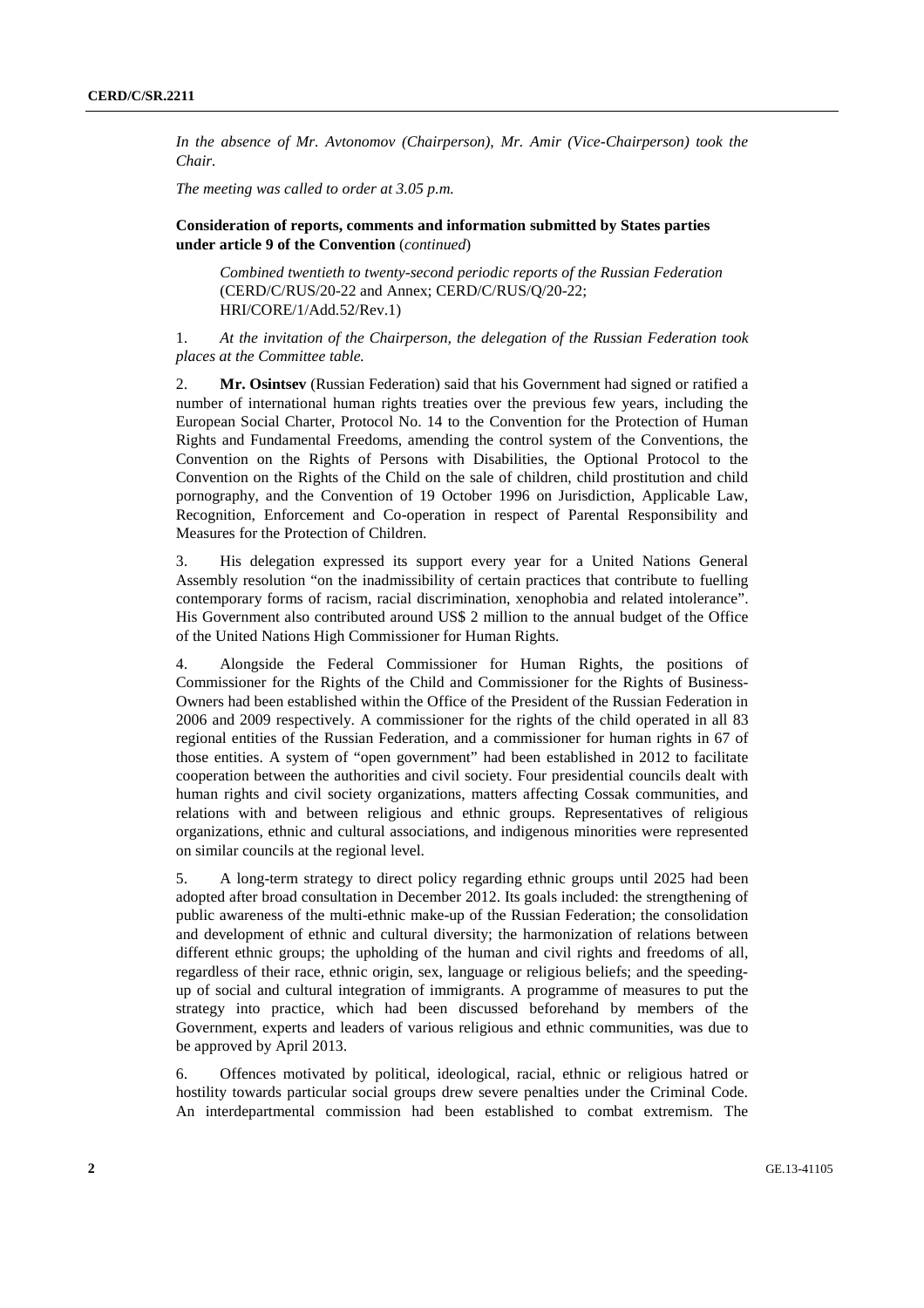participation of civil society organizations in those efforts was encouraged. Similarly, working groups were active at the regional level and efforts were being made to cut off sources of funding to extremist, terrorist and xenophobic groups.

7. Political, religious, ethnic and nationalistic radicalism was primarily the domain of persons aged 25 and under, whether they were nationalists or left-wing extremists. The suppression of radical groups was a priority for law enforcement agencies, whose conduct was monitored by the Office of the Procurator-General. The mass media were monitored by a federal communications regulator in order to track the dissemination of materials designed to exacerbate ethnic and religious tensions, and incite or justify terrorism. In 2012, 17 warnings had been issued to media outlets for such activities.

8. The Federal Press and Mass Communication Agency provided support for media projects designed to foster cultural diversity, overcome xenophobia, promote the culture of indigenous communities and combat terrorism, extremism, nationalism, and racial and religious intolerance. Some Rub 61 million (more than US\$ 2 million) of State funding had been channelled into such projects in 2012. The Agency had also organized a television film competition that had attracted more than 200 films from more than 30 different regional entities.

9. A federal migration policy framework for the period until 2025 had been launched in 2012 and designed to foster the integration of immigrants into Russian society. Legislation had been passed in the same year to facilitate the acquisition of Russian nationality by citizens of the former Soviet Union who had remained as long-term residents in the territory of the State party. The law applied equally to their offspring. The State programme for assisting the voluntary resettlement in the Russian Federation of ethnic Russians living abroad had been renewed and simplified in 2012. Of the 126,000 people who had benefited from the programme since its launch in 2006, 63,000 had arrived in the State party in 2012 alone. Deadlines for resettlement had been dropped and candidates could freely choose where in the State party they wished to settle. The programme was now also open to jobseekers, self-employed persons and students.

10. With regard to the Caucasus region, he said that Rub 120 billion had been spent on programmes for social and economic development in Chechnya between 2008 and 2011. Around Rub 235 billion would be spent between 2013 and 2020 to develop the economy and raise living standards in the entire northern Caucasus region.

11. A comprehensive two-year plan for the social, economic and cultural development of Roma people had been launched in January 2013. It was expected that regional entities would follow suit with similar programmes. The Russian Federation was also participating in the European Mediation for Roma programme.

12. Considerable work continued to be done to increase the human rights awareness of law enforcement officials and to improve their interaction with members of civil society groups, migrants and representatives of ethnic groups. Cases of the use of force by those officials, including against indigenous persons and migrants, were thoroughly investigated.

13. Of the 277 languages and dialects spoken in the State party, 30 were used as the vehicle of communication in schools and a further 59 were taught.

14. The principle of non-discrimination was enshrined in the Constitution and legislation of the State party, and the norms of international law were directly applicable. Civil society organizations had flourished in recent years, with more than 60,000 associations and 400,000 non-profit groups spread across the country.

15. The State party was committed to the sustained development and protection of the rights of small indigenous population groups (50,000 members or fewer). The first phase of the outline plan for the sustainable development of indigenous peoples of the North, Siberia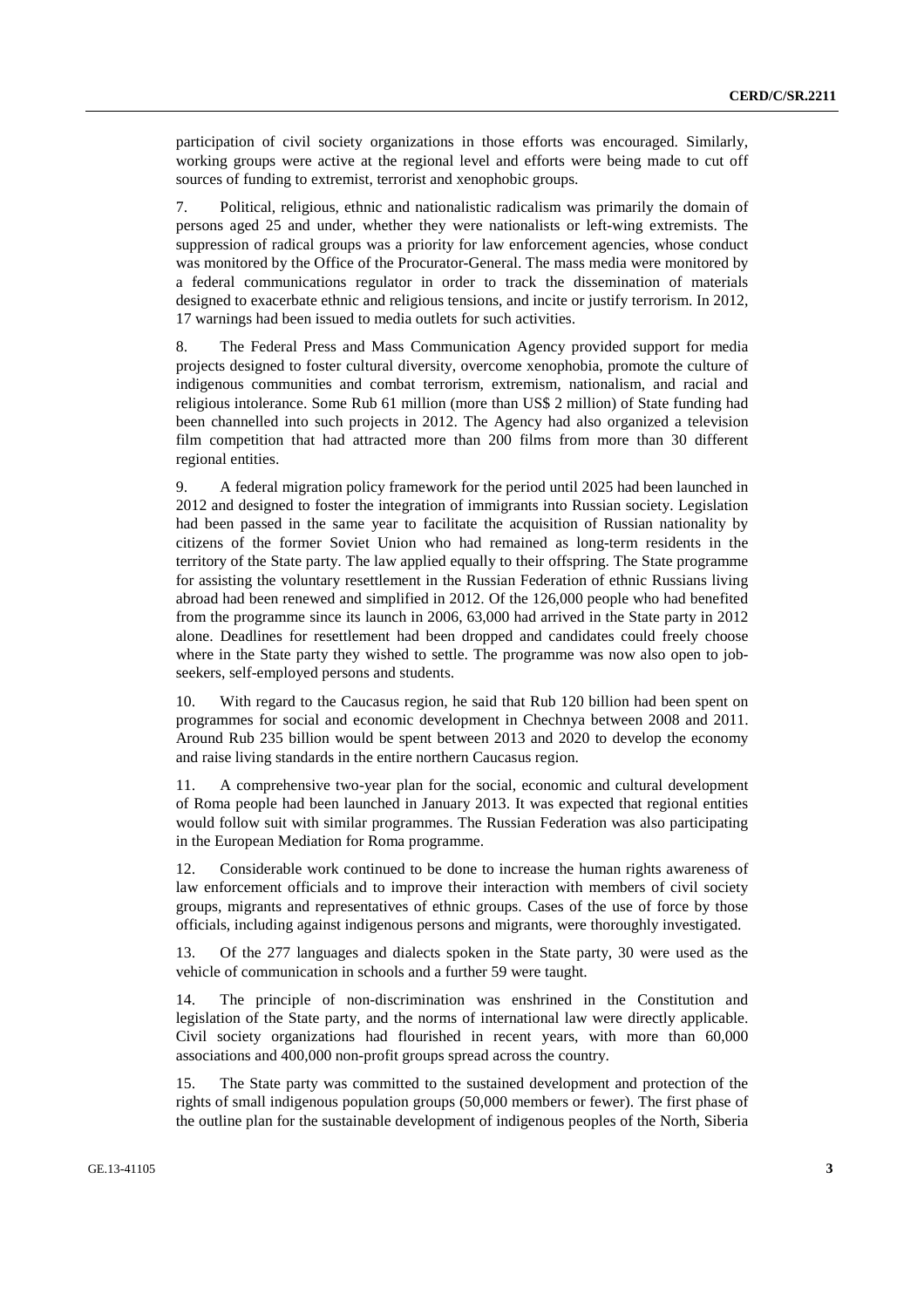and the Russian Far East had been carried out between 2009 and 2011. It was hoped that the indigenous population would increase by 30 per cent by 2020 and that their living standards would be raised to the average Russian level. Subsidies were provided at the federal and regional entity level for housing, schools, infrastructure, and equipment procurement for fish and meat processing. All indigenous children received free secondary schooling and in some regions higher education was also provided free of charge. As a rule, the regional entities provided more subsidies to indigenous peoples than the Federal Government. They included monthly payments to help them maintain their traditional way of life. Those who had been affected by the industrialization of their land received compensation. In all, indigenous communities had received Rub 12 billion in State aid between 2009 and 2011. Representatives of those communities sat on several bodies, including the Presidential Council on Inter-Ethnic Relations. Commissioners for indigenous peoples worked in several regional entities.

16. The Russian Federation was a secular State that supported the social initiatives of religious organizations and promoted interfaith dialogue. A new course on religions in Russia and the world had been introduced as part of the mandatory school curriculum in 2012. The Government acted systematically to counter anti-Semitism and anti-Islamic or anti-Christian sentiment. Aside from punitive measures, a group of top schools in seven major cities, including Moscow, had been involved in plans to promote and deepen Islamic religious education. More than 400 students had been selected with the help of the Muslim community to receive State aid to pursue various university courses, including theology. State aid had also been provided for the development of more then 3,500 textbooks and other religious learning materials. The Government supported traditional religious institutions that promoted the improvement of inter-ethnic and interfaith relations.

17. **Ms. Crickley** (Country Rapporteur) said that there had been a number of positive developments, including simplified procedures for obtaining Russian citizenship, in the State party since it had submitted its previous periodic report. The Committee was also pleased to note that work on the Evenkiiskaya dam had been stopped.

18. While noting that efforts to combat hate crime had been stepped up in recent years, she wondered whether the incidence of hate speech had decreased. Reported statements by officials of the Zenit St. Petersburg football club that it would only recruit white players were a source of concern. She asked to what extent legislation prohibiting acts of discrimination by law enforcement officials had been implemented.

19. The lack of comprehensive federal legislation prohibiting all forms of direct and indirect racial discrimination, as noted in paragraph 9 of the Committee's previous concluding observations, remained an issue. The absence of court reviews of discrimination cases involving women, national minorities, migrants and stateless people indicated that the existing, mainly declarative, norms on the prohibition of discrimination were impossible to enforce in the courts. The lack of a clear definition of racial discrimination in domestic legislation and the dearth of civil and administrative procedures to prevent and combat direct and indirect discrimination remained a major challenge.

20. It would be helpful if the delegation could provide information on measures to establish a mechanism for systematic data collection to assess the socioeconomic status of different ethnic groups in the State party, as recommended in the previous concluding observations.

21. In addition, she requested information on complaints of racial discrimination referred to and examined by the Office of the Human Rights Ombudsman, and on their outcomes. She asked for details of the relationship between the National Commissioner for Human Rights and the local ombudspersons, and enquired how national and federal legislation in that regard was implemented directly at the local and regional levels.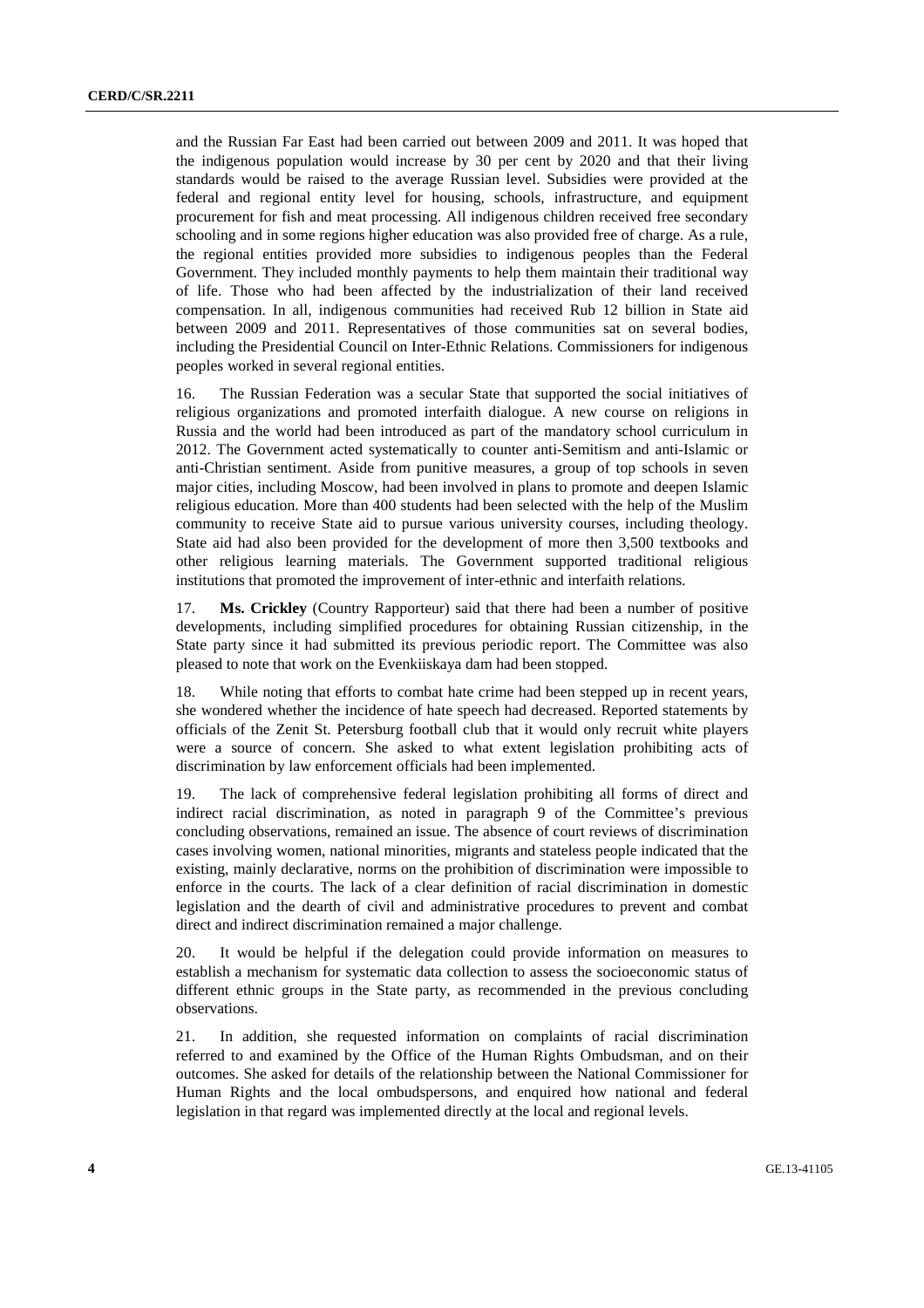22. Concerns had been raised about the broad scope of the law on combating extremist activities and the fact that it had not been applied to ultra-nationalist groups. The Committee would welcome information on the application of the law and on preventive measures aimed at young people.

23. Although the report indicated that Chechens had been integrated, it did not contain information on the direct enjoyment by ethnic minorities, including persons from Chechnya, the Caucasus and Africa, of rights protected under the Convention, including the right to be free from discrimination. The reference to Africans was made in the context of reports of racism in sport.

24. She requested further information on measures under consideration to ensure that the expedited residence process applied to minorities, including persons from Chechnya and the Caucasus and former Soviet citizens.

25. In view of reports of discrimination against ethnic minorities by law enforcement personnel, she asked for information on the investigation, prosecution and punishment of such cases and on measures to eliminate them. Chechen nationals continued to be subjected to frequent arrests; they were reportedly ill-treated by prison staff and lacked access to medical care. Muslims were sometimes prohibited from performing their religious duties. How did the State party deal with such issues?

26. She requested information on procedures and criteria for obtaining direct support for the preservation of minority cultures, and on the effective involvement of minority representatives in decision-making in that and other areas. In addition, it would be helpful to have further information on access to secondary education in minority languages and the right to study and take State examinations in those languages.

27. The Committee would value information on special measures envisaged in the forthcoming national plan on the Roma to promote their access to employment, personal documents, residence registration, adequate housing with security of tenure, and other economic, social and cultural rights. Although the Committee had addressed those issues in its concluding observations of 2008, no direct measures appeared to have been taken to date. Would the plan address the attitude of the Roma towards the general population, or of the general population towards the Roma?

28. The participation in the Council of Europe's training programme for mediators was useful, but care was needed to ensure that mediators did not act on behalf of the State. How would mediators maintain their independence in order to be effective in their work and make a difference for the Roma? What new processes would be put in place under the national plan to enable Roma to carry out registration procedures or achieve outcomes such as exercise of the rights to freedom of movement, residence and social assistance? The denial of those rights to Roma because of a lack of documentation constituted a major challenge to implementation of the Convention.

29. A number of legal inconsistencies that undermined the rights of indigenous people had been brought to the Committee's attention. It would be helpful to know how the legislation was being made more coherent. In view of the 2008 and 2010 amendments to the legislation on the use of animal and aquatic resources, the Committee wished to know whether indigenous people were barred from engaging in non-traditional economic activities, which would appear to be a normal part of developing sustainable communities. How had the Federal Act on Areas of Traditional Resource Use adopted in 2001 been implemented, what obstacles to its implementation remained and what was the timeline for the elimination of those obstacles?

30. She asked whether mechanisms to ensure that the special subsidies for the socioeconomic benefit of indigenous people were used, as intended, in a transparent and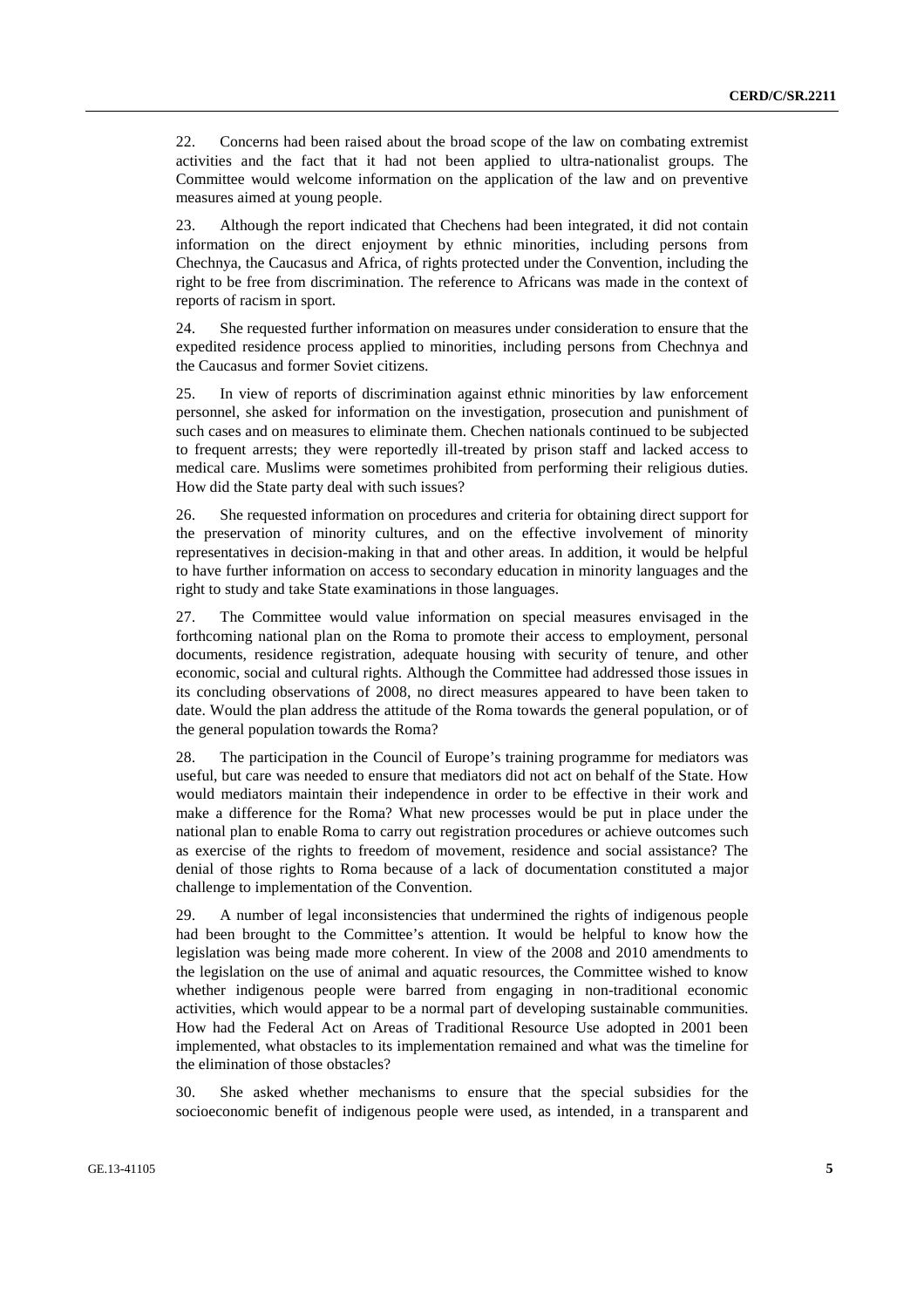accountable manner. In addition, she sought additional information about the granting of licences to private companies for the extraction of natural resources and installation of pipelines, the ecological impact of their activities and their evaluation, and details of compensation provided to affected communities.

31. In view of the forthcoming action plan on integration as it pertained to nonnationals, including migrants, refugees, asylum seekers, internally displaced and stateless persons, she asked the delegation to give a clear outline of the plan and annual targets for implementation. She asked the delegation to clarify its use of the terms "cultural adaptation" and "integration of migrants". Would policy and strategy aim to ensure that the above-mentioned people had a clear understanding of their rights, or would they aim to assimilate their cultures? In addition, the Committee would welcome information on the situation of internally displaced persons, in particular those in the Northern Caucasus, and on State assistance for persons who had fled Chechnya and lived in other regions.

32. The Committee was concerned that amendments to the Labour Code of 2006 could remove the right to make a complaint based on racial discrimination. It would appreciate information on decisions taken in court proceedings and measures to keep records of such cases.

33. The Committee would also value information on measures taken to promote awareness of the Convention throughout the Russian Federation and judicial recourse available in cases of direct and indirect discrimination. In addition, it would like to know more about the impact of amendments to the law relating to non-profit organizations on human rights defenders, NGOs and small religious groups. Lastly, it would welcome information on any direct measures taken to address racial discrimination experienced by women members of minority groups.

34. **Mr. Murillo Martínez** said that while commendable measures had been taken to counter extremism and ensure that the media did not use hate speech and promote enmity, as indicated in paragraph 17 of the report, they appeared to be insufficient; every day the media reported incidents that demonstrated the serious resurgence in the Russian Federation of racism, xenophobia and ultra-nationalism. The reactions of the authorities in some cases also gave cause for concern. In that context, he asked the delegation to provide official figures for homicides of foreigners, in particular foreign students, by extremist groups. What had been the outcome of investigations, what verdicts had been returned and what penalties imposed? At the same time, it would be useful to understand the philosophy behind the analysis used in such cases and the reasons for the resurgence of extremism.

35. Some 50,000 people in the Russian Federation were members of Nazi and neo-Nazi organizations, which held demonstrations fairly frequently in various regions. Were official figures available on membership of such organizations? It would also be helpful to know how those organizations were perceived by the Russian public at large.

36. Lastly, he asked whether the delegation considered the International Labour Organization Indigenous and Tribal Peoples Convention, 1989 (No. 169) and its eventual implementation useful for the Russian Federation in view of its ethnic diversity.

37. **Mr. Kut** said it was important to remember that the Russian Federation was a large and complex entity. While a number of problems were evident from the Committee's perspective, considerable efforts were being made to resolve them.

38. The problem of residence registration affected only a few thousand people, but it was a serious issue that had a profound impact on their lives. Those affected were principally Roma, but also some Russian nationals, non-nationals and stateless persons. He asked why, as the numbers were relatively small, it was so difficult to resolve the problem decisively and durably by providing them with residence permits.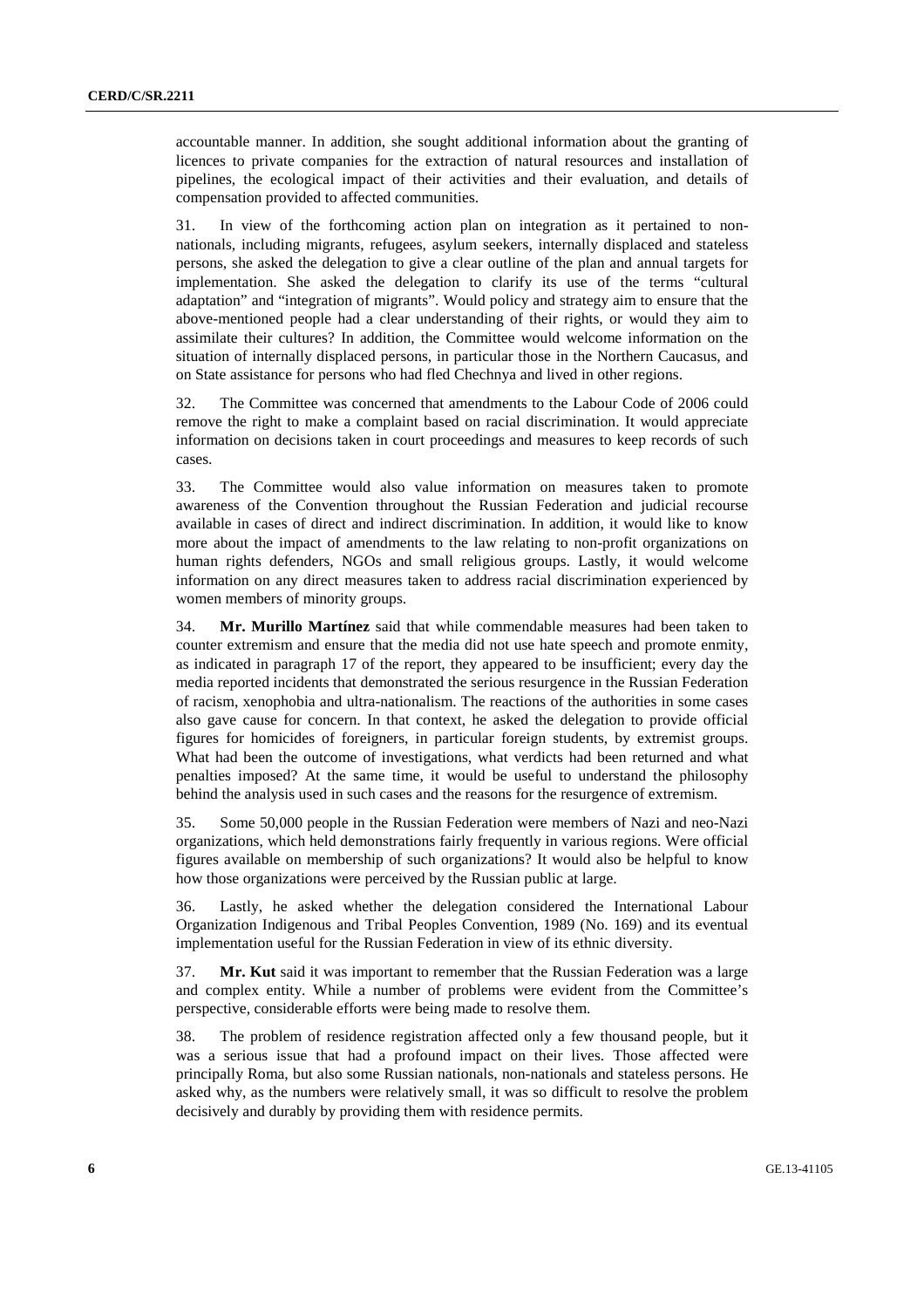39. In connection with criminal law and anti-extremism measures, he wished to know whether or not the authorities had developed a policy and strategy to make the application of criminal law procedures more effective and to assess their implementation. Furthermore, in view of the dearth of civil legislation on discrimination, he asked whether there was a strategy to establish truly comprehensive civil administrative legislation that would focus clearly and solely on combating racism.

40. The figures on racist violence provided by the Russian authorities in April 2012 indicated that the number of deaths and injuries caused by such violence had fallen sharply in 2010 in comparison with 2007, which was a positive development. Had any analysis been made of the reasons behind that trend, and were figures available for 2011 and 2012?

41. Racist discourse in politics was on the rise all over Europe and elsewhere. It was known that in Russia some political parties and figures used racist statements to gain political support and that sometimes that strategy paid off. What were the authorities doing to counter racist discourse in that context?

42. Ample information had been given on vulnerable groups such as the Roma. However, it would be helpful to know which institution, if any, identified which groups in society were the most vulnerable, and whether the Government had a particular policy for dealing with those groups.

43. Lastly, the federal nature of Russia posed certain difficulties from the standpoint of constitutional law. How could any federal policy or strategy apply, or be applied, to federal subjects in the same manner in order to obtain the same results? What mechanisms were available to ensure that they did? How could good practices at local levels be expanded to apply to the larger federal entity in order to achieve the desired result of combating racism?

44. **Mr. Diaconu** said it was evident from the report that the Russian Federation had copious sectoral legislation in numerous fields. The report indicated that a number of activities aimed at the elimination of racial discrimination, in addition to a number of cultural activities, targeted young people. Although Russian legislation was evolving rapidly, which could create discontinuity, it did not contain a definition of racial discrimination and was thus not in conformity with the Convention. First, while Russian legislation spoke only of restriction as discrimination, the Convention also referred to distinction, exclusion and preference. Second, the Convention spoke of the direct and indirect purpose and effect of discrimination, which appeared not to be covered in Russian legislation.

45. He asked about the basis on which it had been decided that indigenous peoples should be defined as having a population of less than 50,000. Were there no indigenous peoples with a population of more than 50,000 persons, and should they not also be protected as indigenous?

46. Some bodies that dealt with indigenous issues had been disbanded. The Russian Association of Indigenous Peoples of the North had been suspended for procedural reasons. Central and regional departments for indigenous peoples had been abolished. Who had taken over their tasks, and why had they been disbanded?

47. Various United Nations treaty body reports had noted the problems of indigenous people, including the precariousness of indigenous communities under the existing land and forest codes, which deprived them of their traditional rights to land and authorized companies to exploit their resources. The multiplicity of legislation on a range of issues affecting indigenous peoples should recognize and respect their rights and should be coherent and easy to interpret and apply. As the delegation had indicated, the priority should be to recognize and respect the priority access of indigenous peoples to the natural resources in their areas.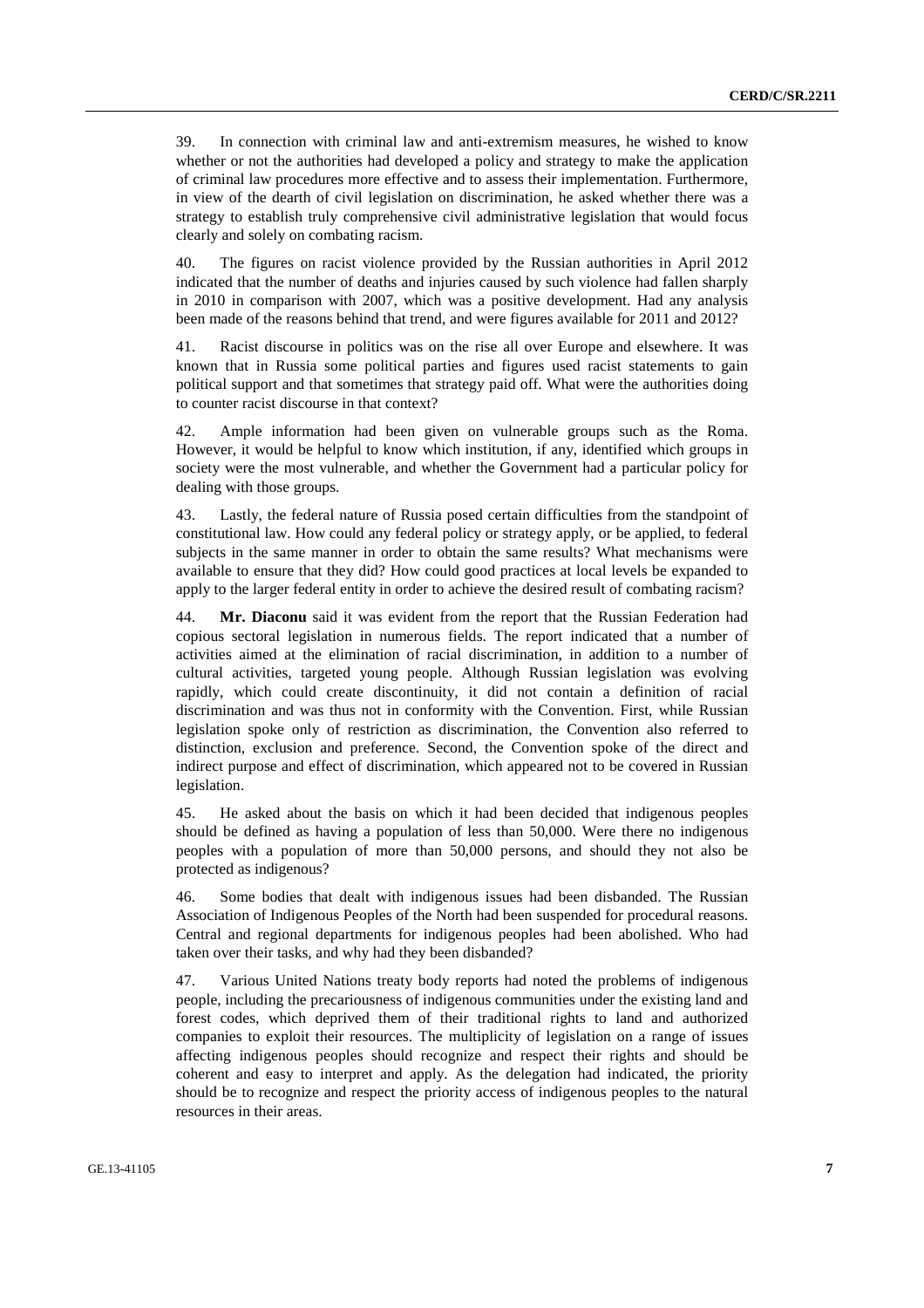48. Against that background, it was unclear why communities were not able to have communal land rights. In all other parts of the world, indigenous peoples administered and used land communally because they live as communities. They and their rights should be protected, and they should not be forbidden to exercise rights in common.

49. Specific and determined measures were needed to normalize the situation in the Northern Caucasus from the standpoint of all human rights. No investigations had been conducted on the cases of torture, inhuman treatment and enforced disappearance reported by the Committee against Torture in the Northern Caucasus in December 2012. Children in that area remained outside the public school system and women were doubly discriminated against given the levels of violence they suffered.

50. As Mr. Kut had indicated, the Committee had recommended in its previous concluding observations that the State party take measures to solve the problem of personal documentation and residence registration as it pertained to the Roma. However, the problem remained unsolved, with serious consequences for many. As the Roma tended not to approach the authorities, the Russian Federation might wish to consider the pragmatic approach adopted by his own country, Romania, where the authorities had directly approached the minorities: teams of officials from the Ministry of the Interior and the civil registry had gone to the places where Roma lived in order to determine whether or not they possessed the requisite documents and, if they did not, had issued them.

51. The Committee remained concerned at the number of hate crimes, racially motivated attacks and reports of racial profiling and harassment by law enforcement personnel in the State party. Equally worrying was the failure on the part of the police and judicial authorities to investigate, prosecute and punish hate crimes and racially motivated attacks against ethnic and religious minorities. He asked whether there was a reason for the apparent increase in those phenomena and urged the State party to increase its efforts to provide effective training that would ensure that the police respected human rights.

52. The increase in hate speech in political discourse was also alarming, as illustrated by the statement Mr. Pakhomov, the mayor of Sochi, had made in 2009 to the effect that all Roma and homeless persons should have been expelled from the city and forced to work on the construction of facilities for the 2014 Winter Olympic Games. He would welcome the delegation's comments on the fact that the courts had found Mr. Pakhomov not guilty in a case brought by a member of the Roma community. In the light of newspaper articles warning citizens against contact with members of the Roma community, which went as far as to describe them as dangerous criminals, he called on the State party to introduce a professional code for journalists that would prevent the publication of such statements.

53. He asked why the special measure promoting the political representation of minority groups on locally elected bodies had been discontinued. Similarly, he wished to know what action had been taken in response to the President's call in 2011 to introduce ethnic preferences when making appointments to the State and municipal civil service.

54. In accordance with United Nations practice, people who had been forced to migrate within a State were classified as internally displaced persons (IDPs) and, as such, had the right to protection under United Nations guidelines. The fact that many IDPs in the State party were classified as migrants hindered their rights to register as residents and return to their homes. He called on the authorities to take steps to address that anomaly, particularly as more than 10 years had passed since the conflict that had displaced those people. There was also an urgent need to put a stop to the upsurge in police action against people of Georgian and Tajik descent; ordinary citizens should not be punished because of worsening relations between States.

55. **Mr. de Gouttes** commended the State party for its regular submission of periodic reports to the Committee. He asked which federal autonomous ethnic cultural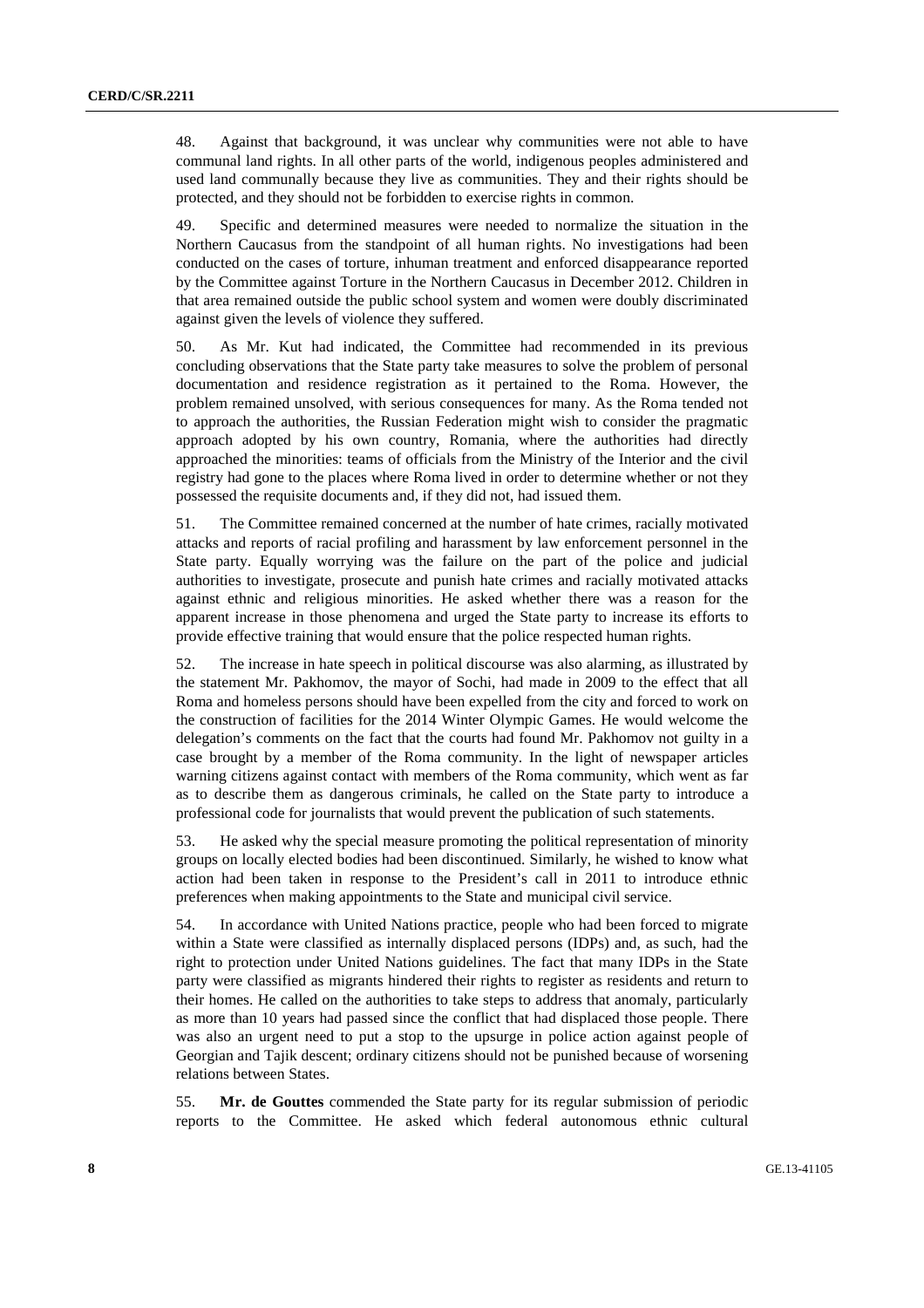organizations, human rights organizations and religious organizations had participated in the preparation of the periodic report. He requested clarification of the assertion, in paragraph 72 of the report, that the adoption of special anti-discrimination legislation was not in keeping with the logic or the sectoral nature of Russian law or its application in practice. That would appear to contradict the obligations under articles 1 and 4 of the Convention.

56. It was clear that mainstream politicians were increasingly endorsing the ideas of extremist groups because that won them votes. However, he would welcome the delegation's comments on the reasons for the rise in hate speech among the general public, particularly young people, which was directed against numerous ethnic minorities, the Roma, people of African descent, Muslims and Jews, and appeared to be greater in the Russian Federation than other countries.

57. It would be useful to learn whether data were available on the number of Roma living in the State party. He asked whether measures had been taken to increase the Roma community's access to employment, personal documents, residence registration, adequate housing with legal security of tenure, education and other economic, social and cultural rights.

58. Given the numerous allegations of frequent identity checks, arrests, detentions and harassment by the police and other law enforcement officials of members of ethnic minorities, he requested additional details of the Federal Act on the Police, which had entered into force in March 2011. It would also be useful to know what steps were being taken to train the police and other law enforcement officials to ensure that they respected ethnic diversity.

59. He remained unconvinced that the provisions of the Criminal Code and other domestic legislation prohibiting acts of racial discrimination were fully compatible with articles 1 and 4 of the Convention. In that regard, he asked whether the federal bill amending several pieces of legislation, to which reference was made in paragraph 113 of the periodic report, had been adopted.

60. The Committee would welcome data on the number of complaints of racial discrimination the Human Rights Ombudsman had received and how many had been investigated. It would also appreciate information on cases of racial discrimination brought before civil and administrative courts. He asked whether the State party made use of the jurisprudence of the European Court of Human Rights, which constituted an extremely useful source of information in the field of discrimination.

61. **Mr. Calí Tzay** asked whether some members of the Roma community resided illegally in the State party while others were there legally, and if so, why that was the case. He wished to know whether the State housing made available to members of the Roma population was culturally appropriate.

62. Given that the right to protection of the native habitat and traditional way of life of the small indigenous peoples was enshrined in the State party's Constitution, he asked which body was responsible for defining their traditional way of life. He would welcome the delegation's comments on the compatibility of the Federal Act on Areas of Traditional Resource Use with that provision of the Constitution, given that the Federal Act had reportedly resulted in restrictions on indigenous communities' traditional fishing rights. He requested additional details of the updated version of that Act, which was apparently being implemented despite not yet having come before the State Duma.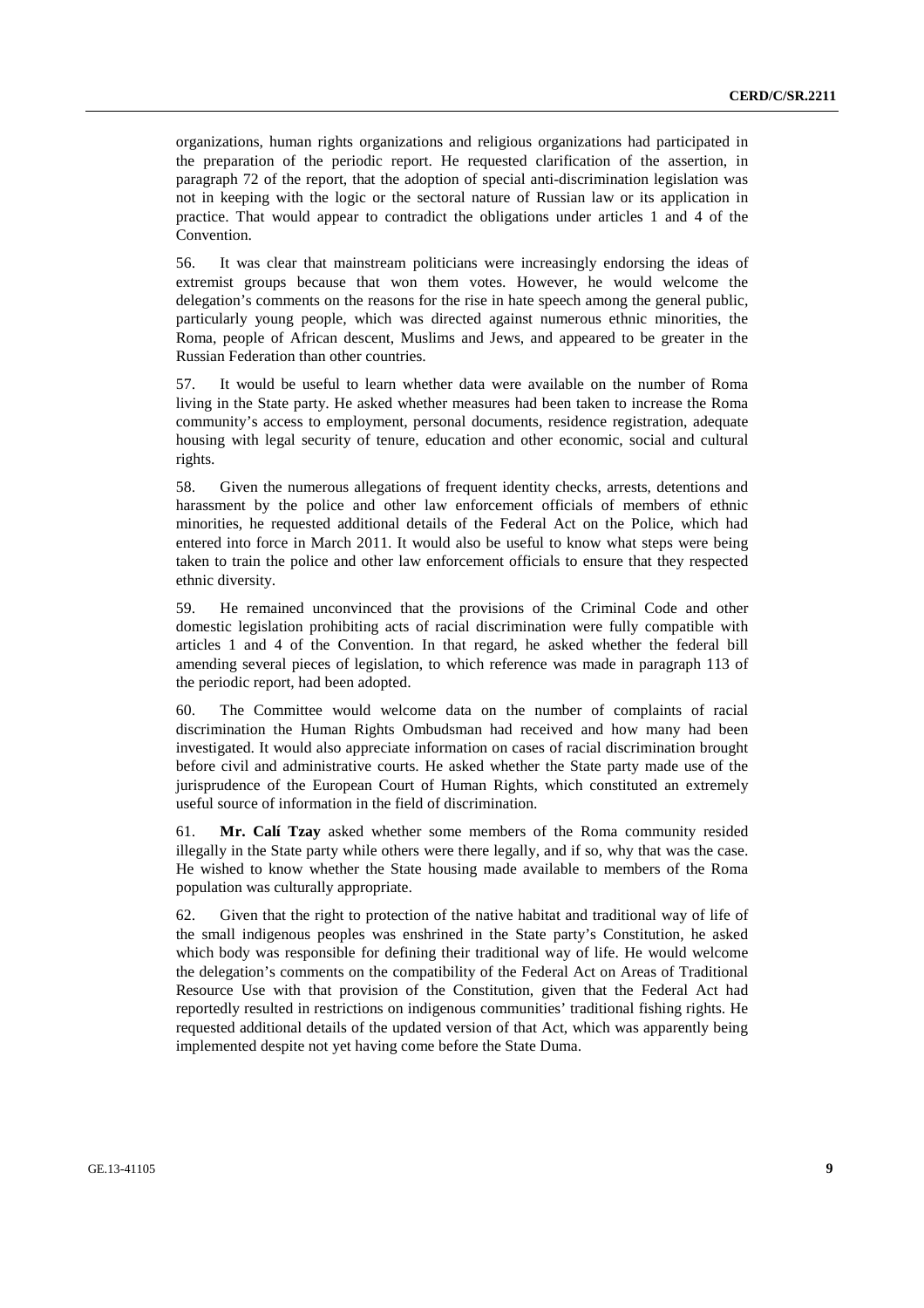63. The Committee would appreciate additional information on the definition of the term "nationalities" and an indication of whether that definition had been amended. With regard to the definition of small indigenous peoples, he shared the concerns voiced by Mr. Diaconu.

64. In the light of reports that human rights defenders were being silenced on the basis of anti-extremism legislation, he asked whether that legislation was used to stifle criticism of State policy.

65. It would be useful to know whether the State party planned to gather statistics that would serve to measure economic and social development.

66. **Mr. Kemal** asked what forms of international cooperation had been encouraged under the framework of the Second International Decade of the World's Indigenous People. He suggested that ecotourism initiatives could be established in order to improve the living conditions of the small indigenous peoples of the North, Siberia and the Russian Far East while respecting their traditional ways of life. He wished to know what measures were being taken to ensure that part of the profits from oil production and other extractive industries benefited small indigenous peoples and helped to preserve the State party's biodiversity for future generations.

67. It would be useful to learn whether the Government was taking steps to conserve and refurbish historic places of worship, including churches, mosques, synagogues and Buddhist temples, which often belonged to minority groups.

68. **Mr. Vázquez** welcomed the State party's commitment, made in conjunction with the United Nations universal periodic review (UPR), to comply with the principles contained in the United Nations Declaration on the Rights of Indigenous Peoples. He requested updated information on progress made in that regard, particularly as the Committee had received reports that indigenous peoples' rights had not yet been incorporated into domestic legislation. He also asked what steps were being taken to implement the "Outline for the sustainable development of the small indigenous peoples of the North, Siberia and the Russian Far East". He requested additional information on the content of the new version of the Federal Act on Areas of Traditional Resource Use and the current status of that version.

69. He would appreciate clarification of whether the State party had accepted the recommendations, made under the UPR, to: review the extremism and NGO laws to ensure their compatibility with international human rights obligations and standards; revise the anti-extremism legislation so as to clarify the definition of extremism; and consider a review of the NGO law. If so, he wished to know what measures had been taken to implement those recommendations.

70. He asked whether data were available on the number of refugees who had been granted citizenship of the State party.

71. **Mr. Lindgren Alves** asked whether results of the 2010 census had been published and, if so, requested that they be sent to the Committee as they would provide useful information on the situation of the various ethnic groups in the State party. He commended the State party for the focus of its periodic report and its efforts on the ground to ban extremist groups and prevent extremist acts, particularly those involving violence.

72. **Ms. Dah** commended the Government for its periodic report, which followed the Committee's reporting guidelines. However, she urged the Government to submit an updated core document, as the current one dated back to 1996.

73. She asked what measures the State party was taking to ensure that all forms of education — in the family, at school, at university and in the media — contributed to